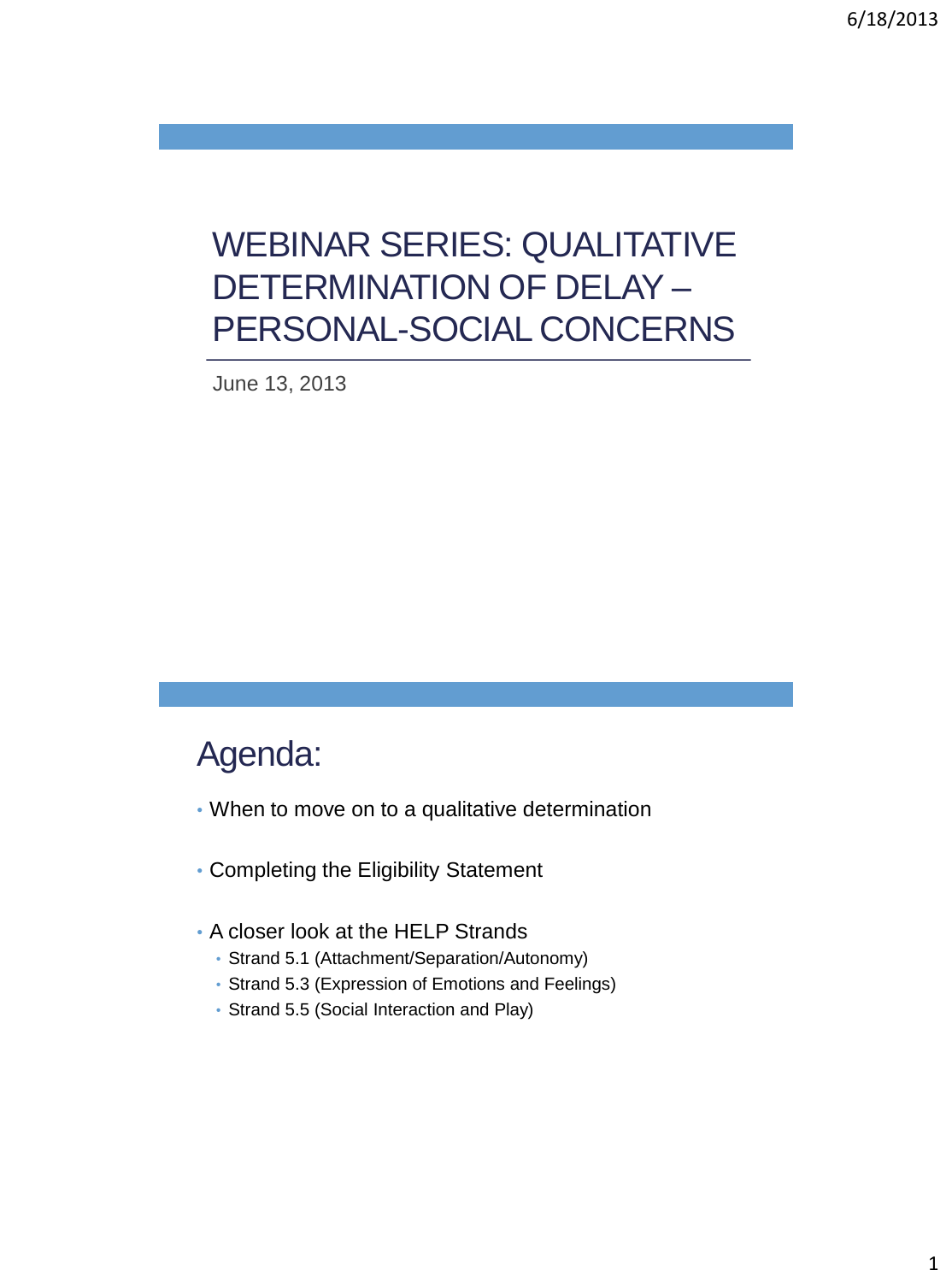### **Other Resources**

- Help with the HELP module on the Extranet
- Making It Work: Eligibility Determination, Parts 1 and 2
- Qualitative Determination of Delay: Overview and **Background**

# Qualitative Determination of Delay (QDD) – What is It?

[TAC §108.903\(c\)](http://info.sos.state.tx.us/pls/pub/readtac$ext.TacPage?sl=R&app=9&p_dir=&p_rloc=&p_tloc=&p_ploc=&pg=1&p_tac=&ti=40&pt=2&ch=108&rl=903) When the results of the designated test protocol do not accurately represent the child's development and do not indicate a qualifying developmental delay; the interdisciplinary team must document corroborating evidence of a qualitative developmental delay from a supplemental protocol designated by DARS ECI.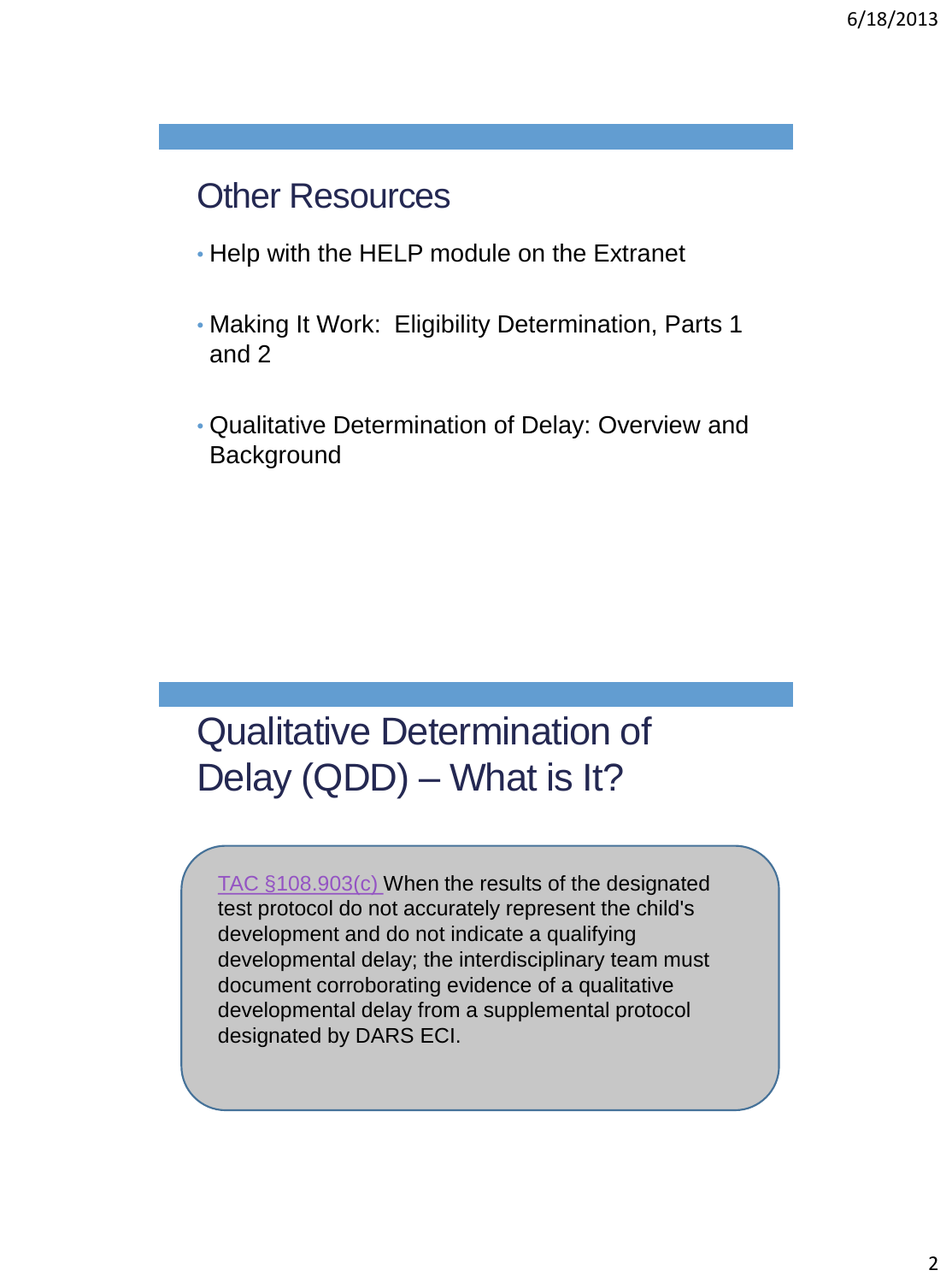# The HELP Strands

- What are we looking for on the HELP Strands that may not be seen on the BDI-2?
- Delays in:
	- Attachment/autonomy behaviors
	- Social engagement skills
	- Ability to regulate emotions



#### Should We Move to QDD?

- Consider BDI-2 scores
	- "Almost qualifying" score in Personal-Social domain AND concerns not addressed on the BDI-2
	- Pattern of milder delays consistent with Autism AND presence of red flags
	- Significant delay in the Adult Interaction subdomain AND presence of red flags for children under 24 months
	- Look at which BDI-2 items were scored a 0 or 1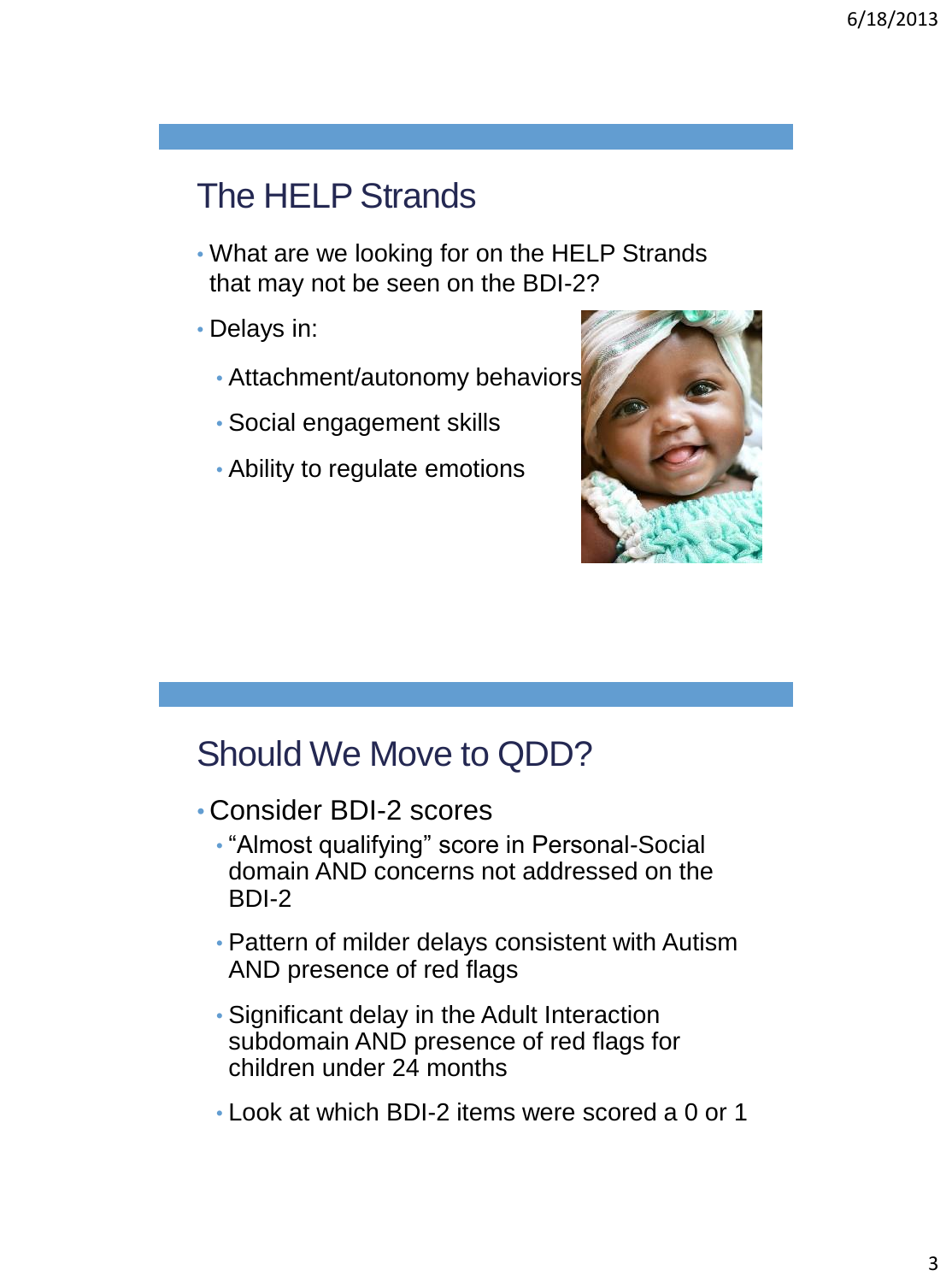# Should We Move to QDD?

- Consider referral information or things you learned in talking to the family and others
	- Concerns about aggression
	- Concerns about extreme tantrums
	- CPS involvement
- Be sure to ask about:
	- Functioning outside the home and daily routines
	- Peer interactions for children under 24 months

#### Should We Move to QDD?

- Consider risk factors (in both the parent and child):
	- Extended separations or hospitalizations
	- Disability or significant illness
	- Mental health concerns
	- Abuse or neglect
	- Trauma
	- Failed MCHAT
- 
- Siblings or other close family members with Autism
- Adoption after early infancy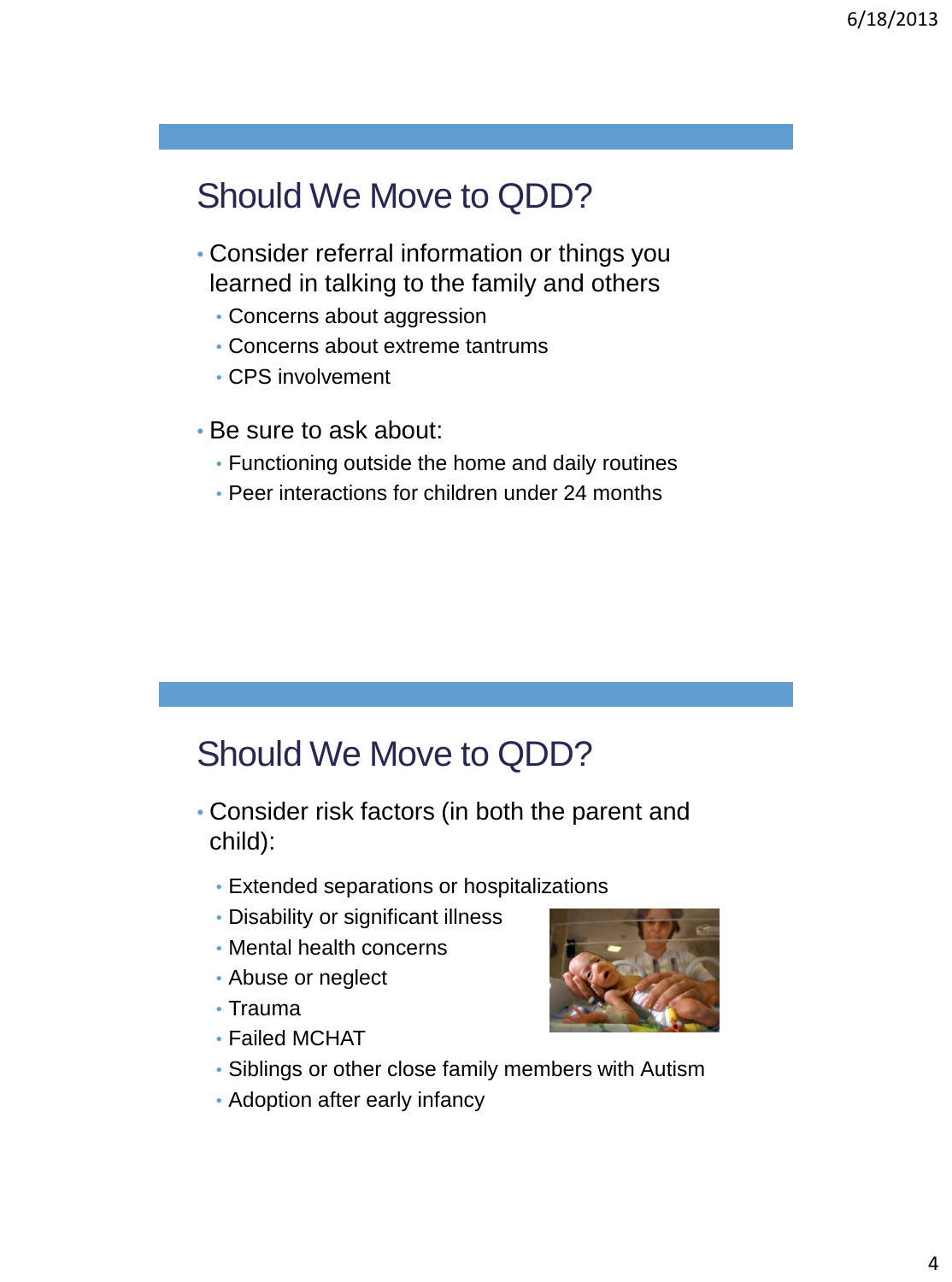### Case Study #1: Jesse

- 21 months old at time of evaluation
- Referred due to concerns about language development



 BDI-2 scores: Adaptive No delay Personal-Social 19% delay Communication 19% delay Gross Motor No delay Fine Motor No delay Cognitive 14% delay

#### Case Study # 1: Jesse

- Items scoring a 0 or 1:
	- AI 9 Plays peekaboo. (0)
	- AI 11 Shows appropriate separation anxiety. (1)
	- AI 12 Continues to vocalize when imitated. (1)
	- AI 14 Responds positively to praise or rewards. (1)
	- AI 15 Greets familiar adults spontaneously. (1)
	- AI 16 Enjoys having someone read simple stories. (0)
	- AI 18 Responds positively when adults initiate social contact. (0)
	- AI 19 Allows others to participate in his activities. (0)
	- AI 20 Initiates social contact with adults. (0)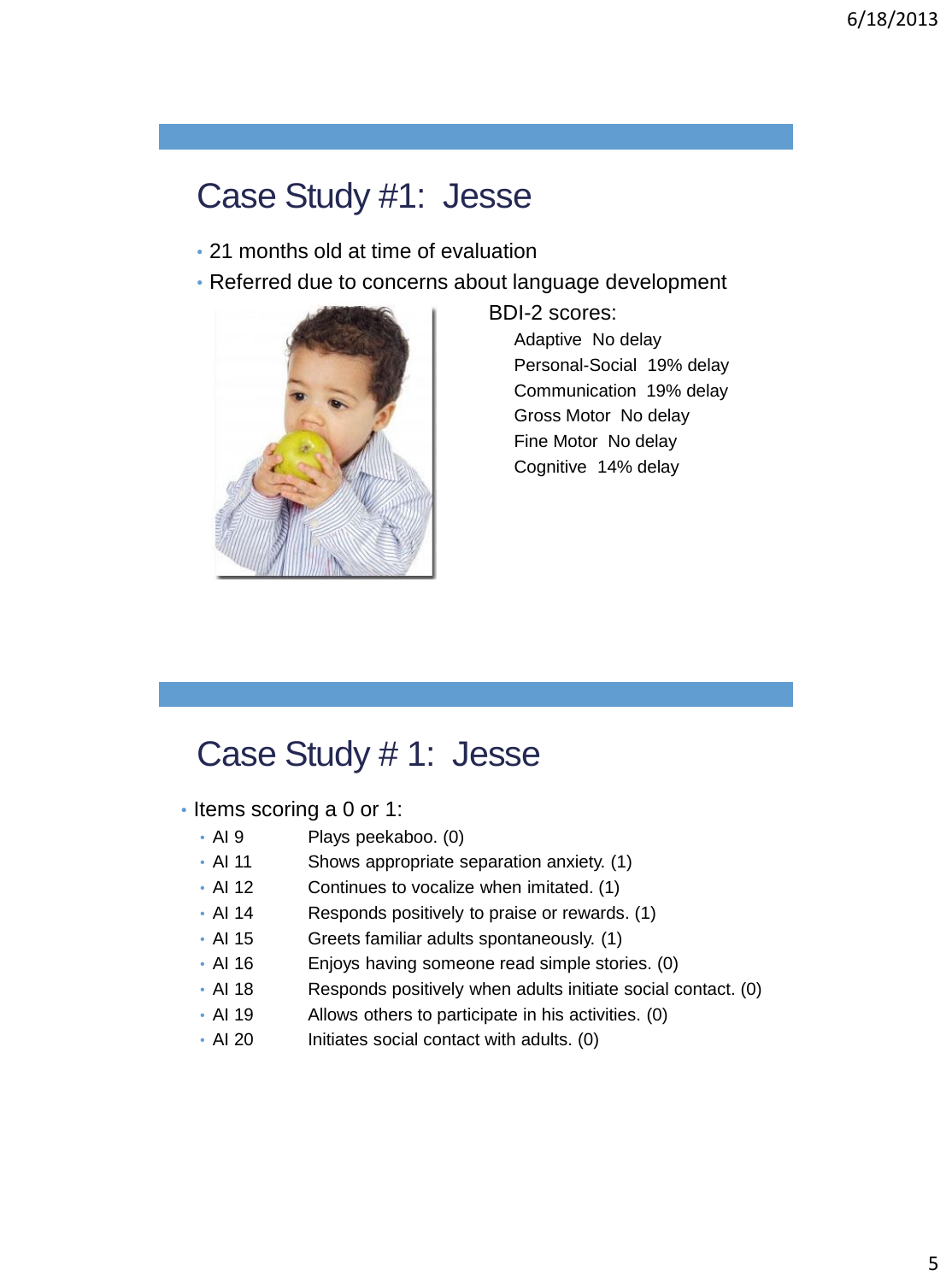#### Case Study #2: Reese

- 19 months old at time of referral
- Referred by pediatrician following failed M-CHAT
- BDI-2 scores:
	- Adaptive 21% delay
	- Personal-Social No delay
		- Adult Interaction 26% delay (5 months) • Self-Concept and Social Role No delay
	- Communication No delay
		- Receptive 26% delay (5 months)
		- Expressive No delay
	- Gross Motor No delay
	- Fine Motor No delay
	- Cognitive 21% delay



#### Case Study #2: Reese

- Some of the items scoring a 0 or 1:
	- SC 12 Asks for food or liquid with words or gestures. (1)
	- RC 11 Responds to simultaneous verbal/gestural commands. (1)
	- RC 12 Looks at or points to an object... when it is named. (1)
	- RC 13 Follows 3 or more familiar verbal commands. (1)
	- AM 10 Attends to a game of peekaboo. (0)
	- AM 14 Looks at, points to, or touches pictures in a book. (0)
	- PC 6 Imitates simple facial gestures. (0)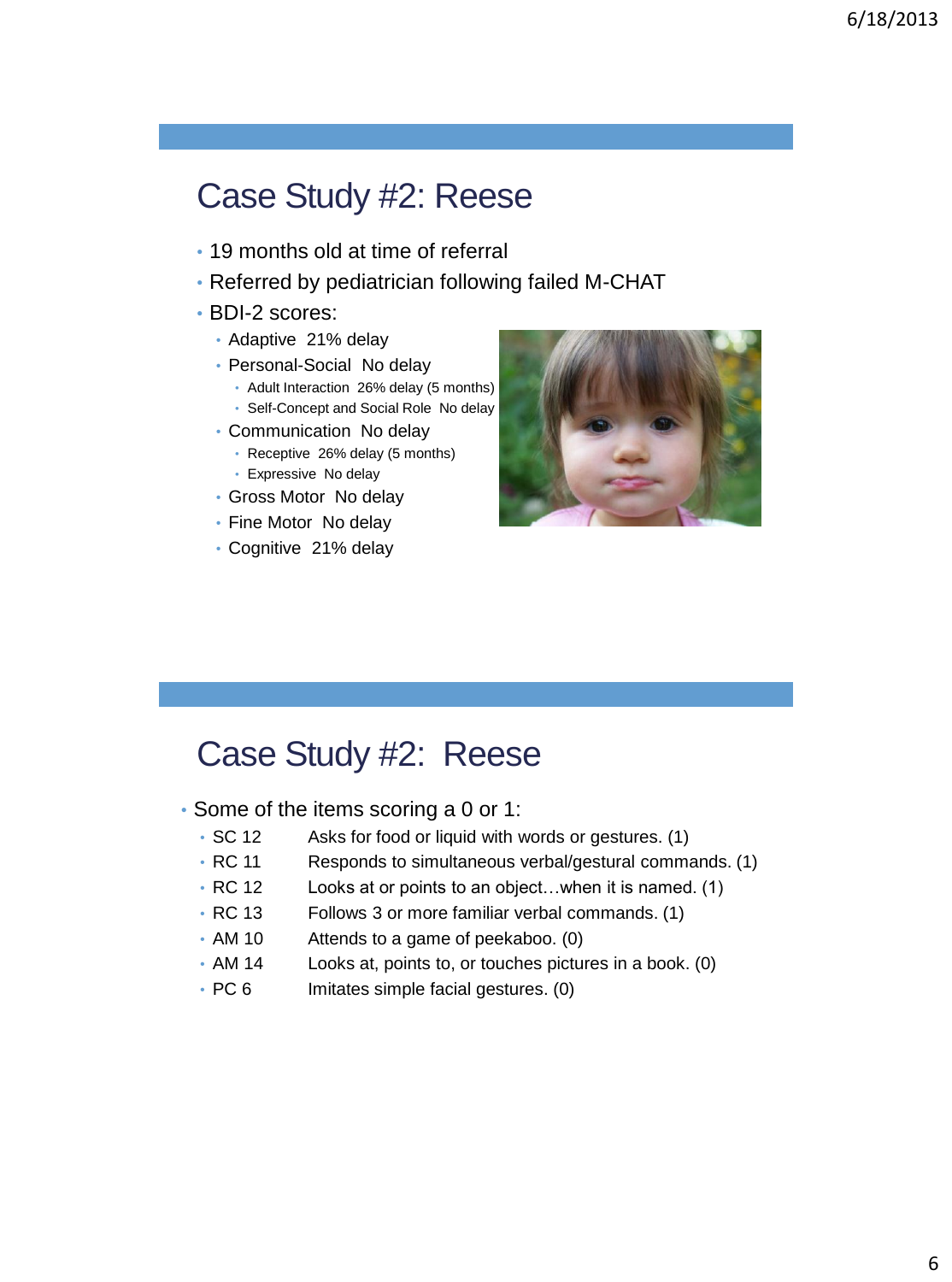# Documenting the Team's Decision

- Proceeding to QDD:
	- Page 2 of the Eligibility Statement
	- Based on observation or caregiver report
	- Not simply that child had an "almost qualifying" delay
- Not proceeding to QDD (in cases where there could be some questions):
	- Evaluation report or note
	- Based on both BDI-2 scores and clinical impressions
	- Not simply that the child didn't qualify

#### Rationale for QDD:

• Jamie has been expelled from 2 daycares due to biting, hitting and kicking other children and teachers. His mother reports that he sometimes bangs his head on the floor during tantrums to the point where he has bruises. He was easily frustrated by structured tasks on the BDI-2 and went from calm to screaming quickly. Once he started screaming, calming and re-engaging Jamie took a while.

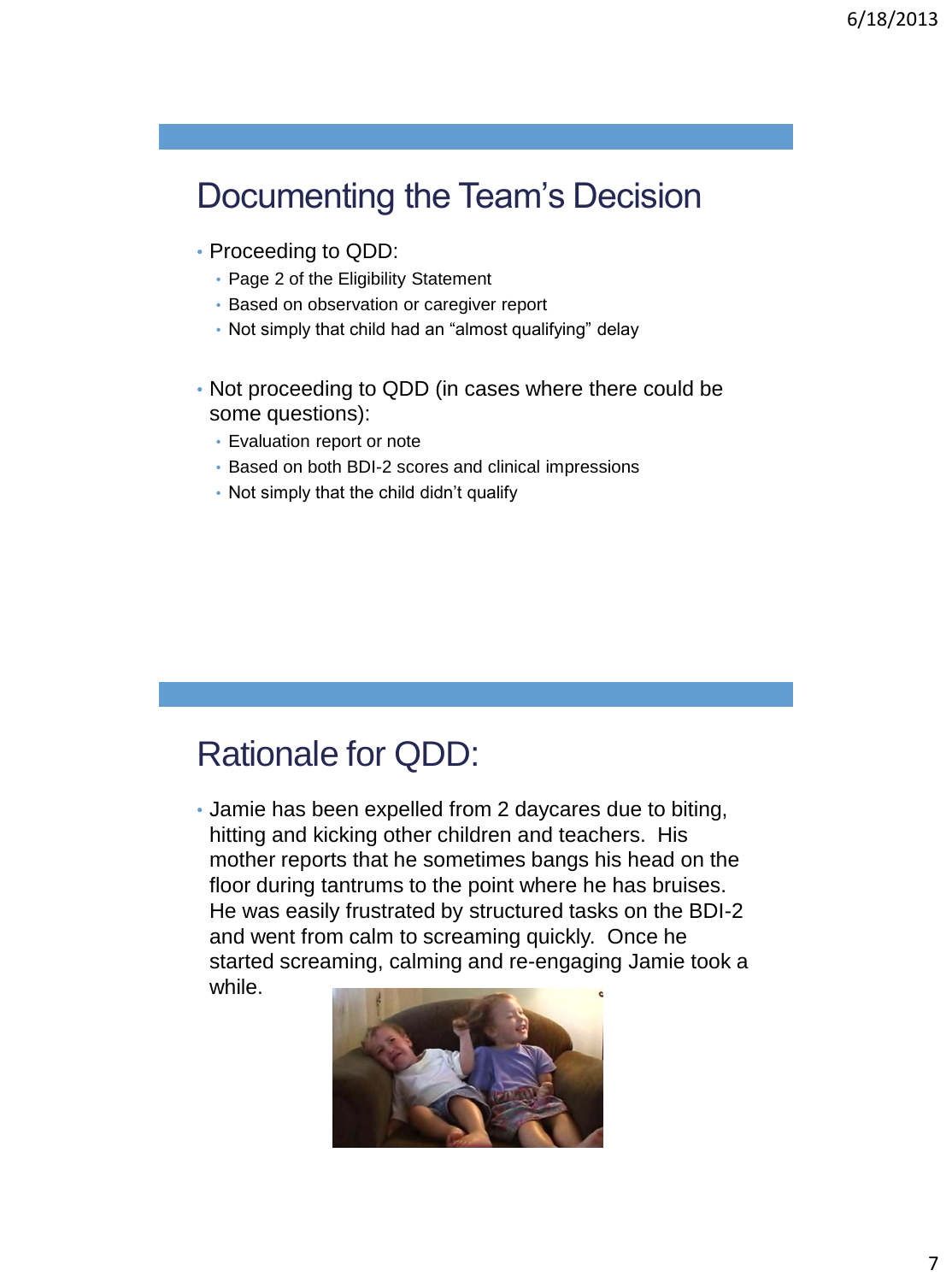# Rationale for QDD:

• Keeley has a 23% delay in Personal-Social on the BDI-2, with a 26% delay in the Adult Interaction subdomain. She also failed the M-CHAT at her pediatrician's office. She was difficult for the evaluators to engage and looked at them out of the corner of her eyes. She paced aimlessly around the room. Her parents report that she seems uninterested in the other children in the child care room when they go to synagogue.

#### Evaluation Report or Note (No QDD):



• Although Carlos showed a 23% delay in the Personal-Social domain and failed the M-CHAT at his pediatrician's office, he engaged socially with the examiners. He demonstrated joint attention by looking at pictures when they were pointed to, and by taking unfamiliar toys to his mother. The team believes the BDI-2 accurately reflects his development.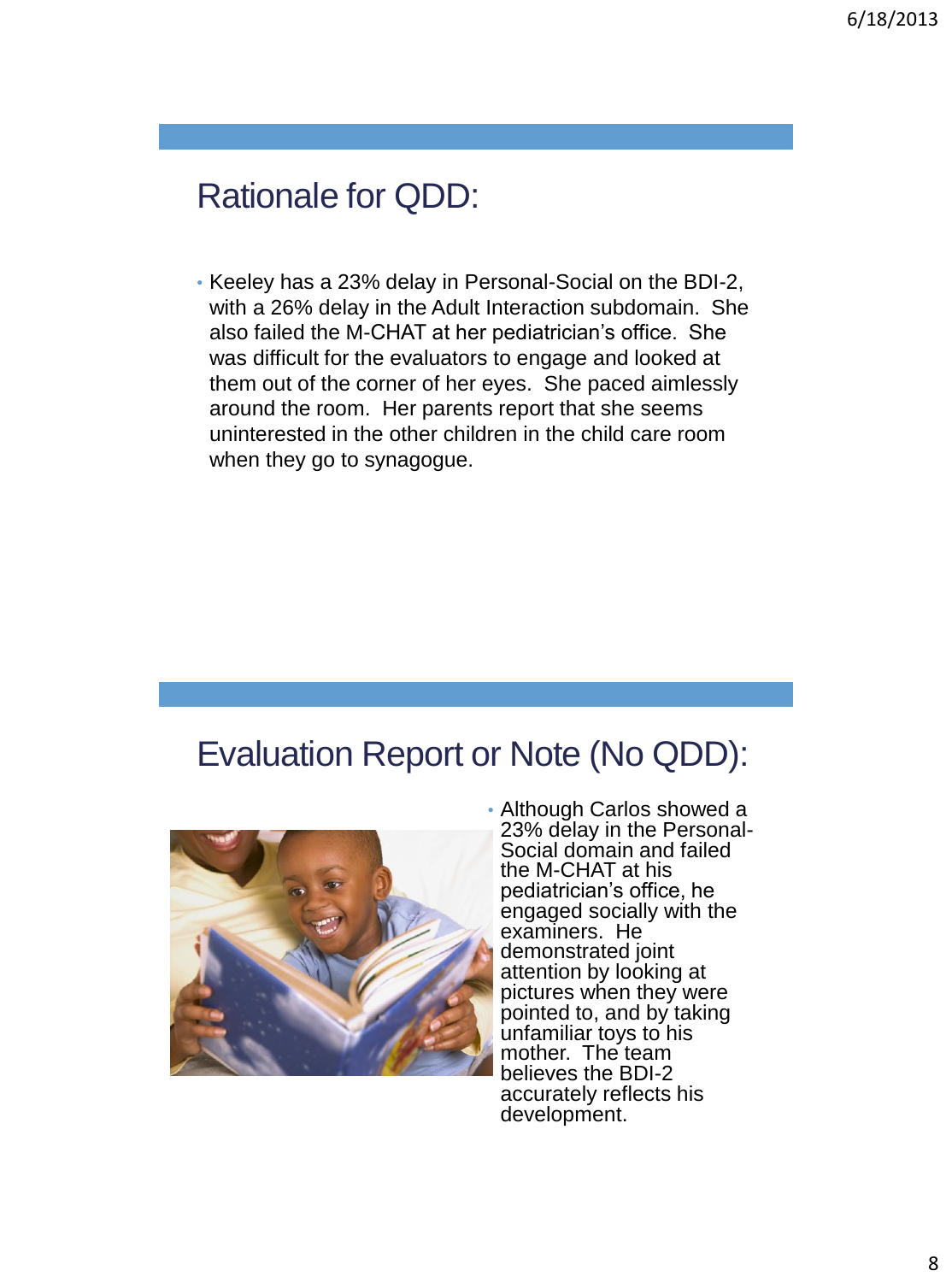# Evaluation Report or Note (No QDD):

• Emma was referred by his CPS worker due to concerns about global delays, as well as aggression and tantrums. She shows delays of 17% to 20% in several domains on the BDI-2. The team believes these are an accurate portrayal of her development at this time. Emma became frustrated during the testing, and when this happened, her foster mother was able to calm her within a couple of minutes. She reports that over the past few weeks, Emma has become used to the routine and structure in the home and her aggression and tantrums are decreasing.

#### Which LPHA?

- "Must be knowledgeable in the area of concern and be acting within the scope of their professional license."
- LPHA must determine if the evaluation is within scope of license
	- LPC
	- LCSW
	- Another LPHA with knowledge and expertise in early social-emotional development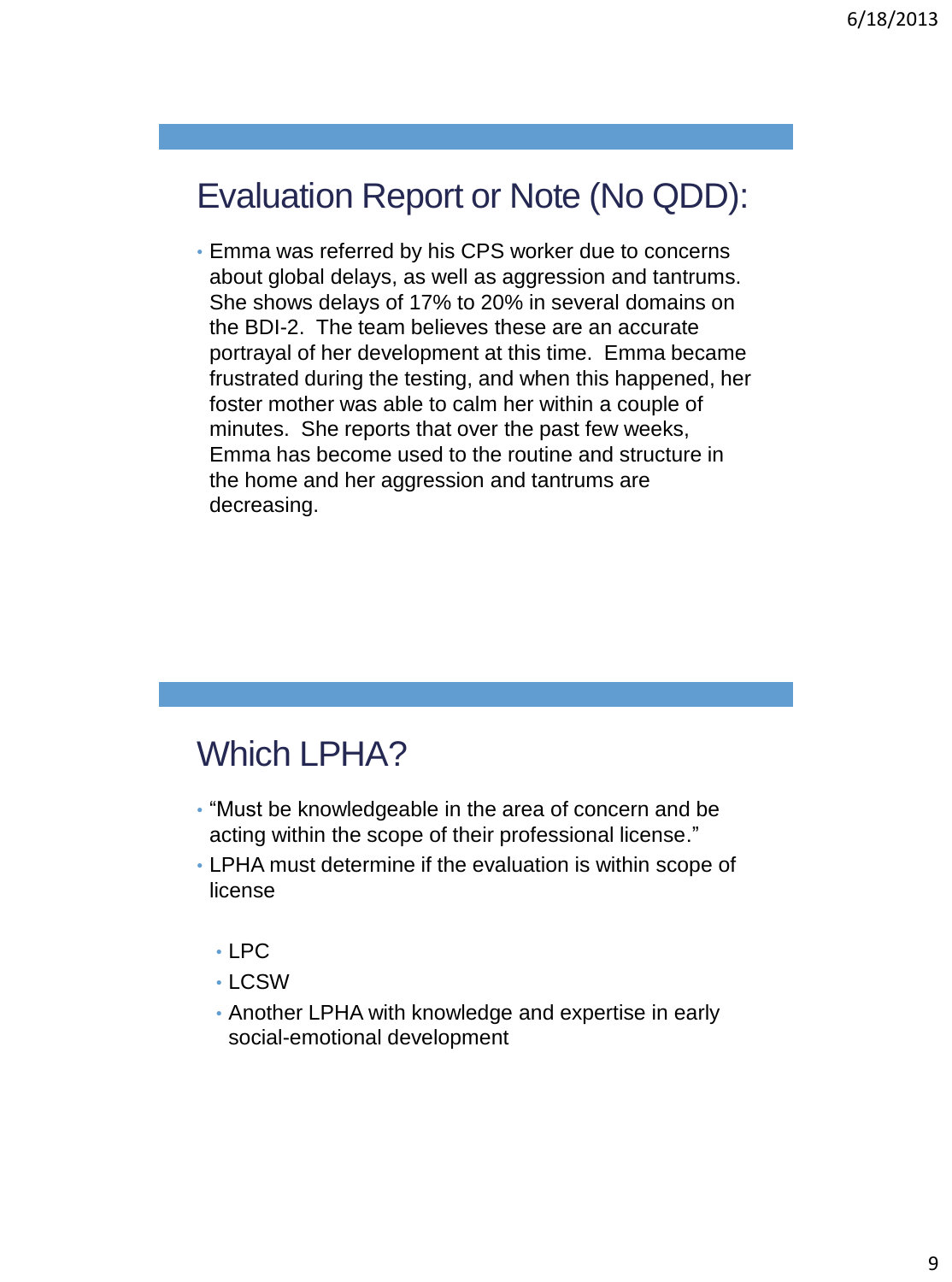# BDI-2 vs. HELP Strands

#### BDI-2

- Starting points
- Usually looks at the prevalence of a skill or behavior (how often it occurs)
- Does not always take into account atypical performance

#### HELP Strands

- Some items for all ages
- Looks at the quality of a skill or behavior (what does it look like)
- $\cdot$  Atypical = a failed item

#### **Examples**

#### BDI-2

- AI 1 Looks at an adult's face
	- Not administered for children under 12 months unless a basal is not established
- AI 5 Explores adult features
	- Score based on how often

#### HELP Strands

- 5.04 Establishes eye contact
	- Administered to all ages in strand 5.5
- 5.22 Explores adult features
	- Atypical if prolonged staring or touching without social intent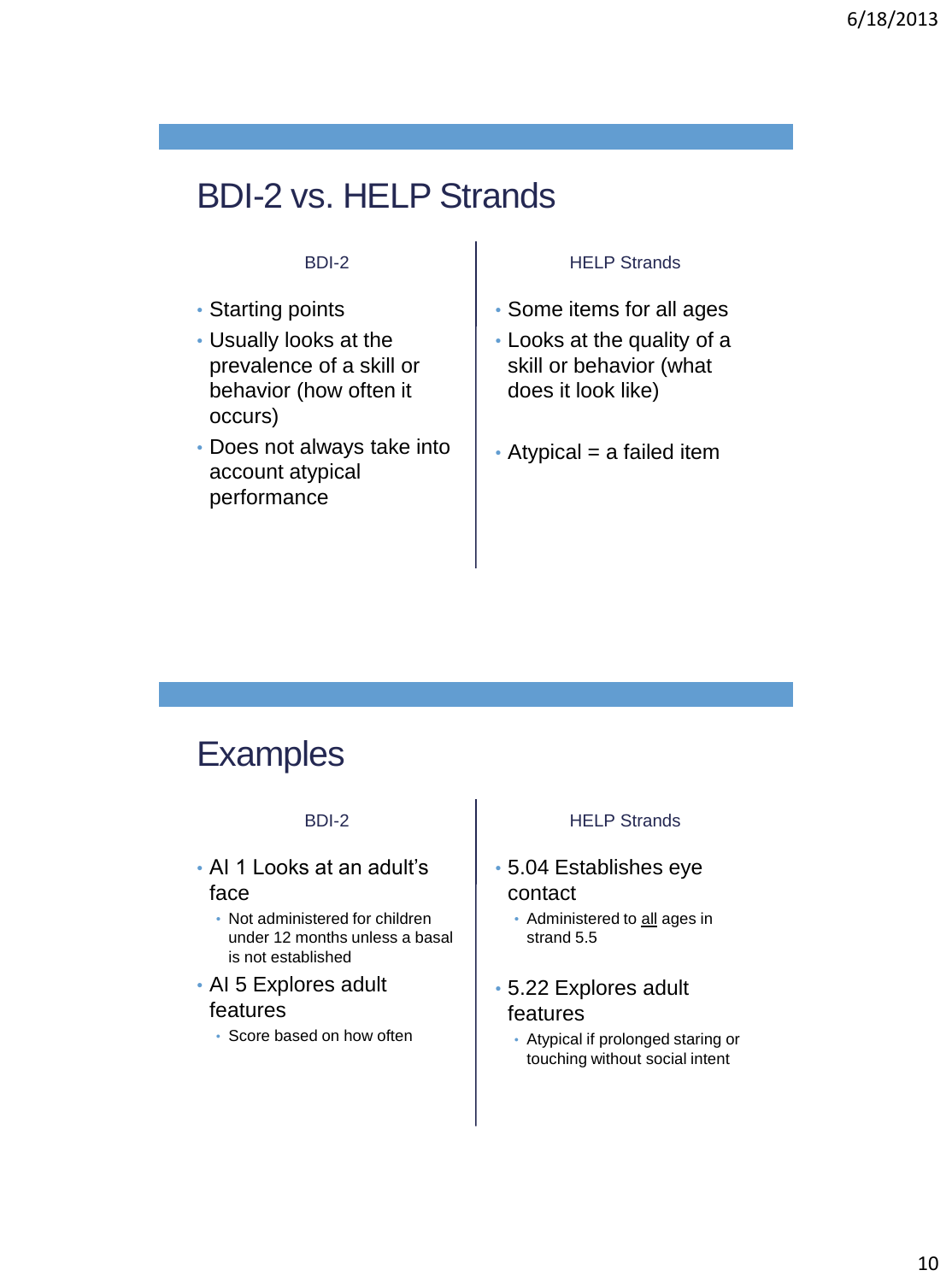# Designated HELP Strands

• 5.1 Attachment/Separation/Autonomy

The core of social-emotional development

- 5.3 Expression of Emotions and Feelings The ability to express and cope with a range of feelings
- 5.5 Social Interactions and Play Focuses on relatedness to other people

### *Inside HELP*

- Always refer to *Inside HELP* when administering the HELP Strands
- Information on:
	- Talking to families
	- Administration
	- Procedures
	- Definition of skills
	- Scoring criteria

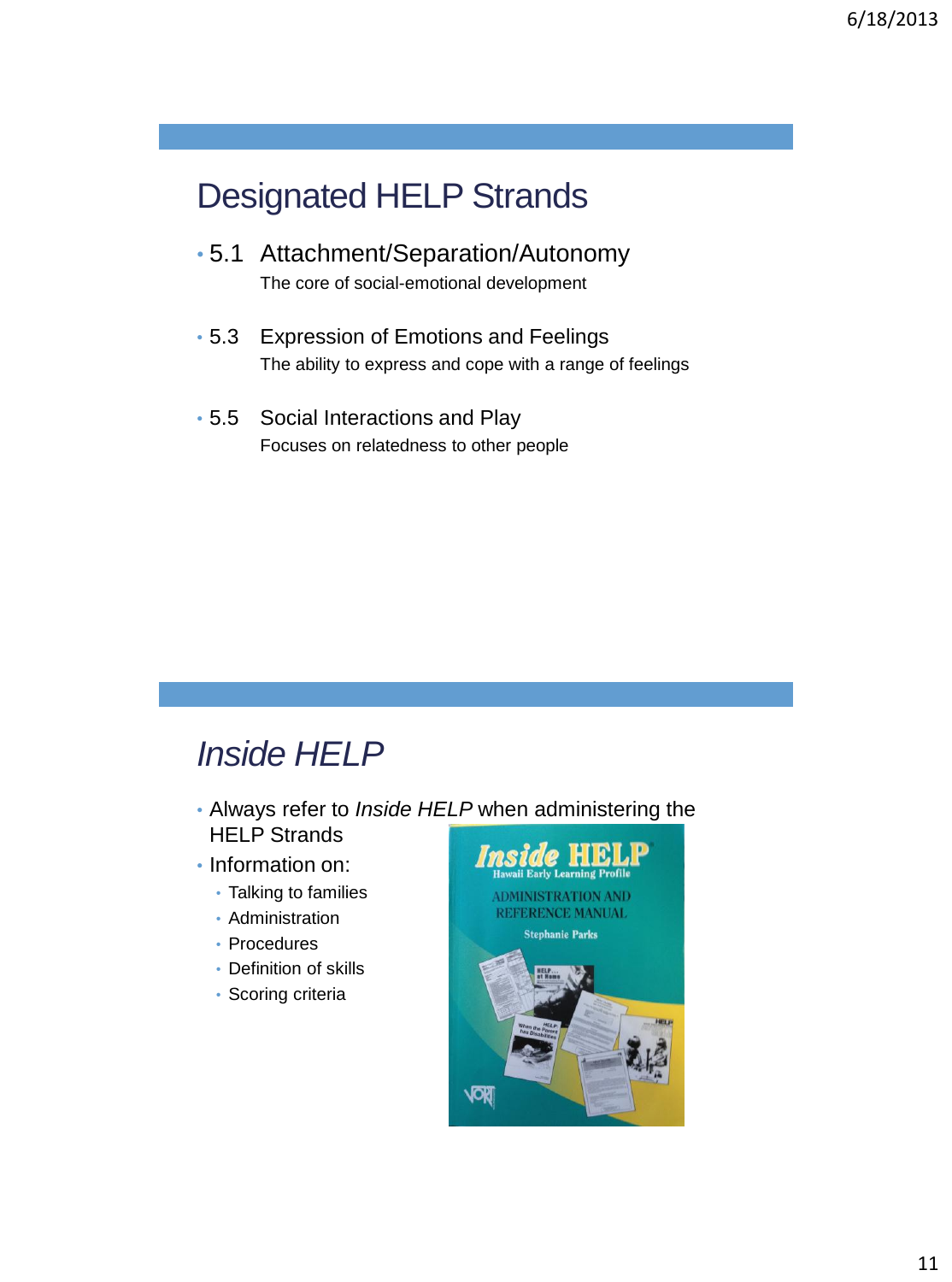

# *Inside HELP*

- Key points for the Social-Emotional Strands
	- Always include someone with expertise in evaluating and planning
	- Gather information from multiple sources (if possible)
	- Look at abilities in a variety of settings

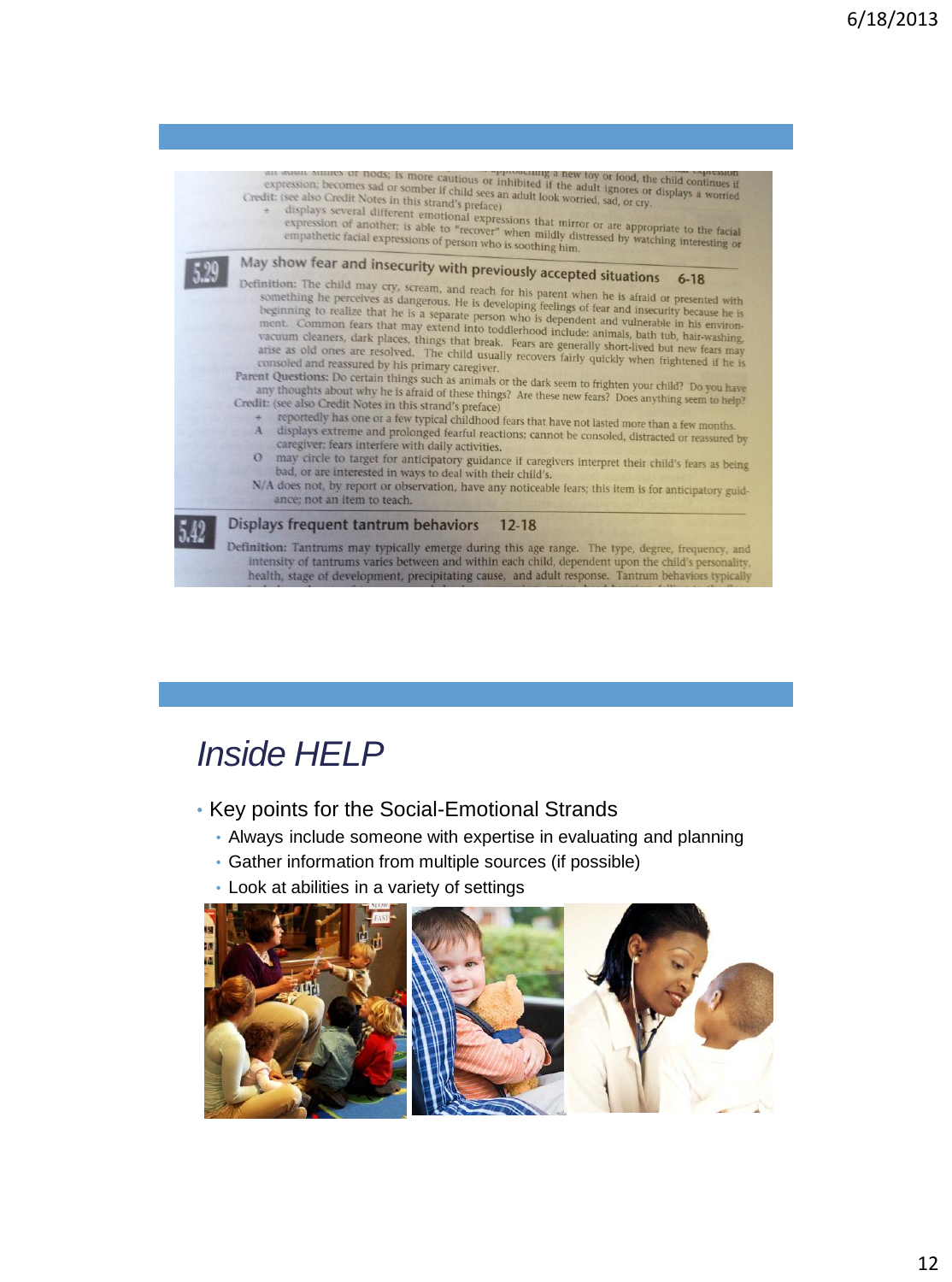$A =$  The child displays the behavior, but in extreme ways most of the time.



- 5.01 Enjoys and needs a great deal of physical contact and tactile stimulation
	- + only if the child is beginning to signal that she wants contact
	- A if she needs to be held constantly
- 5.04 Establishes eye contact
	- A if older toddler is hypervigilant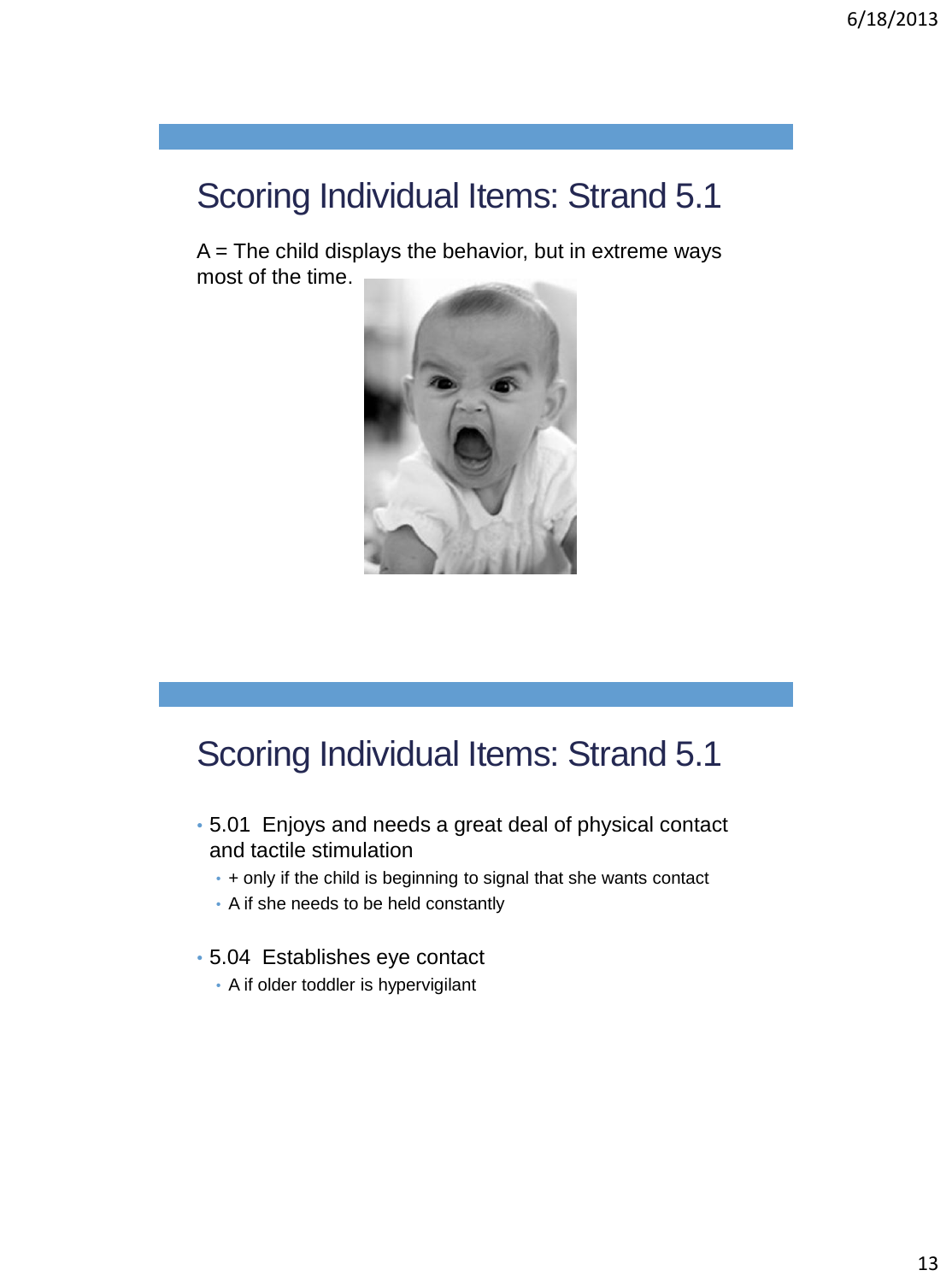- 5.06 Draws attention to self when in distress
	- A if child "always cries" or demands to be held constantly
- 5.21 Lifts arms to parent
	- A if he wants to be held all the time or cries easily when not held



#### Scoring Individual Items: Strand 5.1

#### • 5.30 Explores environment enthusiastically

- A if
	- the child prefers self-stimulatory activities,
	- is pre-occupied with a specific object without including her parents, or
	- runs off and explores a new environment without concern for the whereabouts of her caregivers.

#### • 5.37 Likes to be in constant sight and hearing of adult

- A if:
	- she is afraid to leave her parent's lap;
	- she is over 18 months and needs physical contact with her parents every few minutes; or
	- she never attempts to engage her parent in a joint activity or interesting event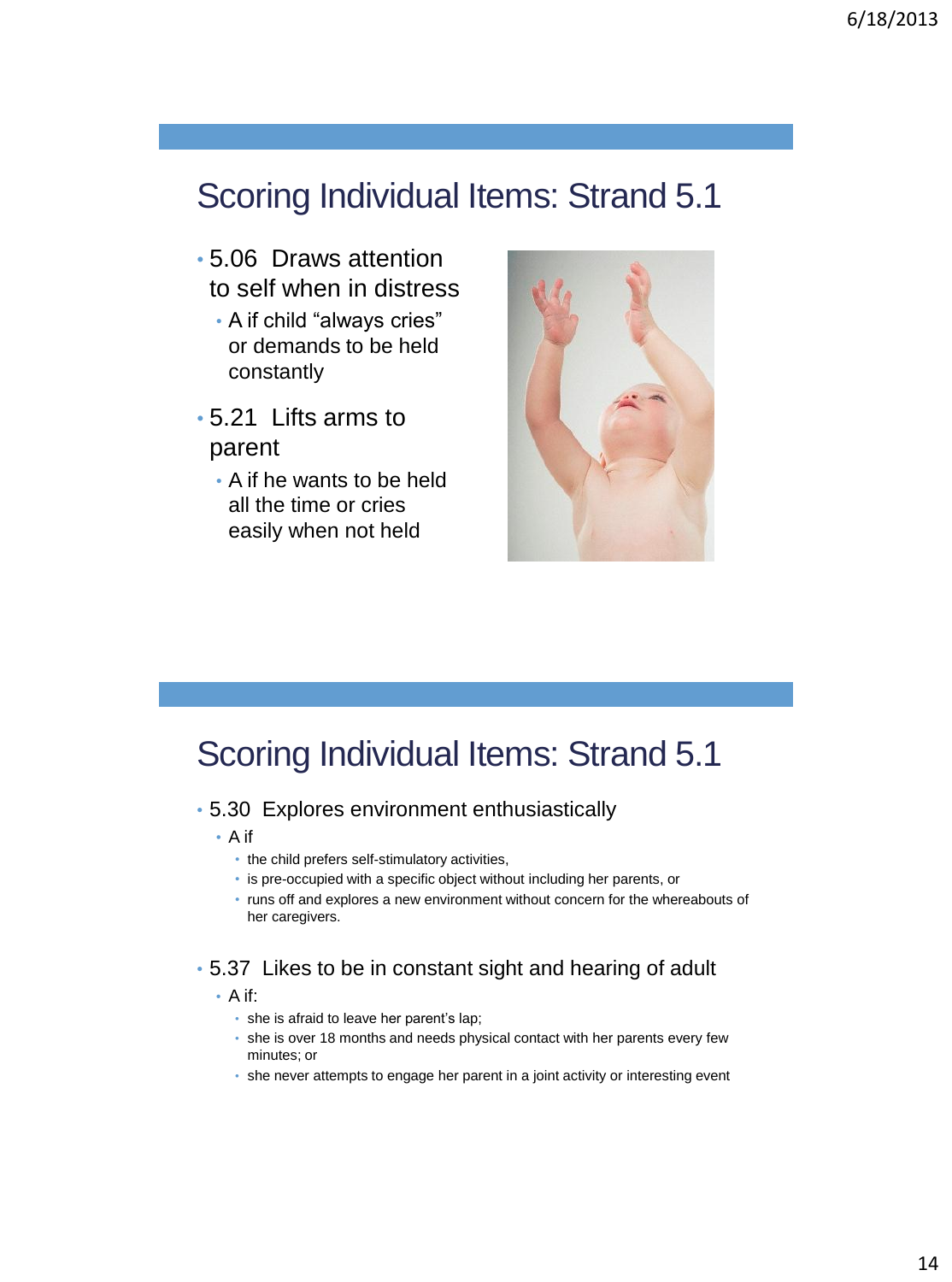- Administer items at and **below** the child's age
- Consider:
	- Context
	- Level of stimulation
	- Intensity, range and duration
	- Amount of support needed



#### Scoring Individual Items: Strand 5.3

- A = displays emotional response, but it is usually:
	- extreme,
	- labile,
	- or prolonged

#### **AND**

• it interferes with her participation in activities and relationships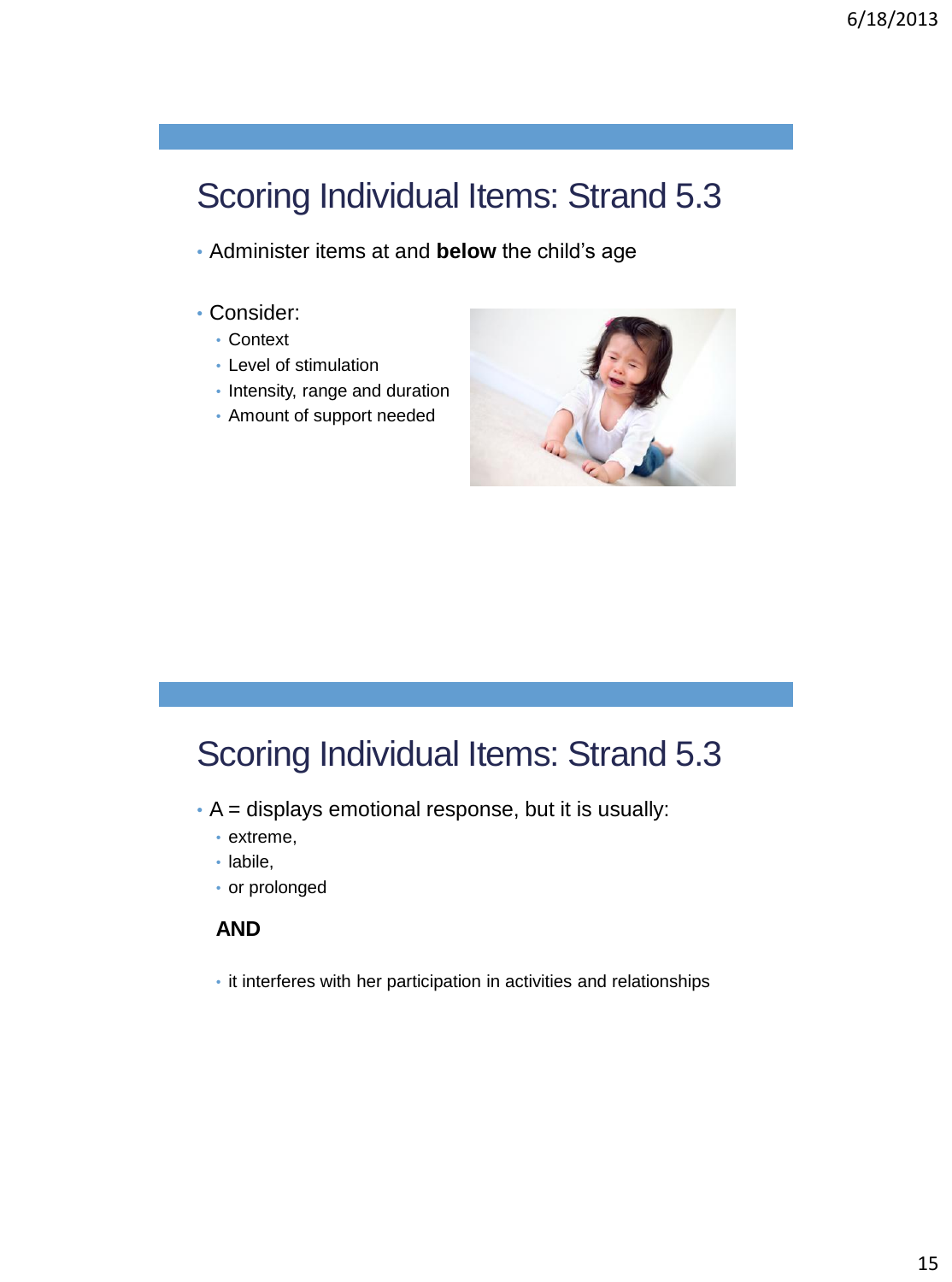- 5.42 Displays frequent tantrum behaviors
- 5.74 Frustration tantrums peak
	- A if:
		- Primary means of emotional expression,
		- > 5 times a day and last > 10 minutes, or
		- Takes > 10 minutes to recover

#### Scoring Individual Items: Strand 5.3

• 5.53 Displays affection

• + only if the child displays a **range** of affectionate responses

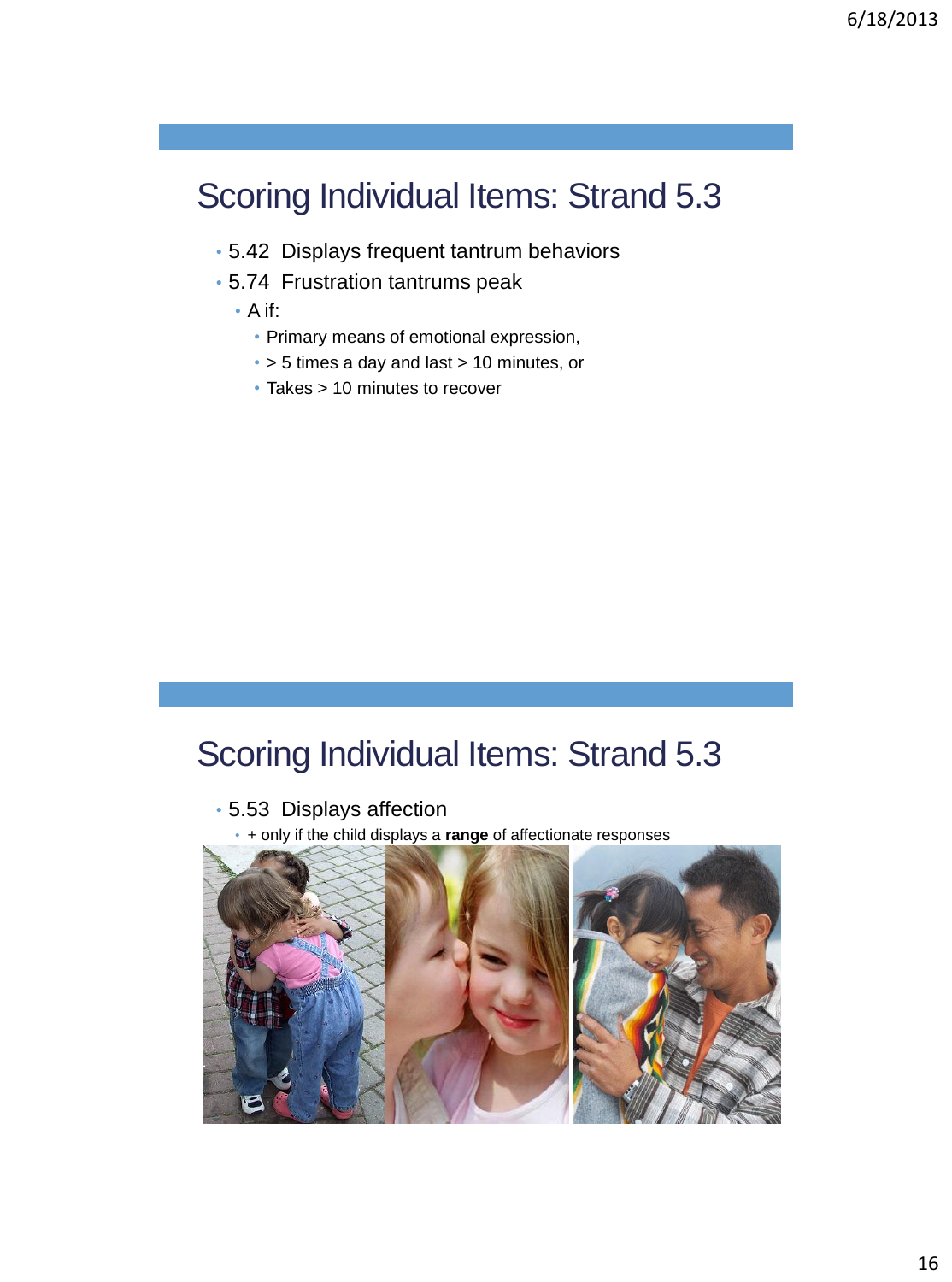

• 5.57 Feels easily frustrated

#### • A if

- frustrated by most routine activities,
- falls apart before trying other means of meeting needs, or
- takes > 10 minutes to recover

- 5.87 Demonstrates extreme emotional shifts and paradoxical responses
	- + if some extreme emotions and shifts from one day or time period to another, but child has some control and recovers easily; emotional shifts do not predominate
	- A if emotional shifts predominate behavior and interfere with family functioning, child has no ability to modulate emotional expression, or always need help from others to get control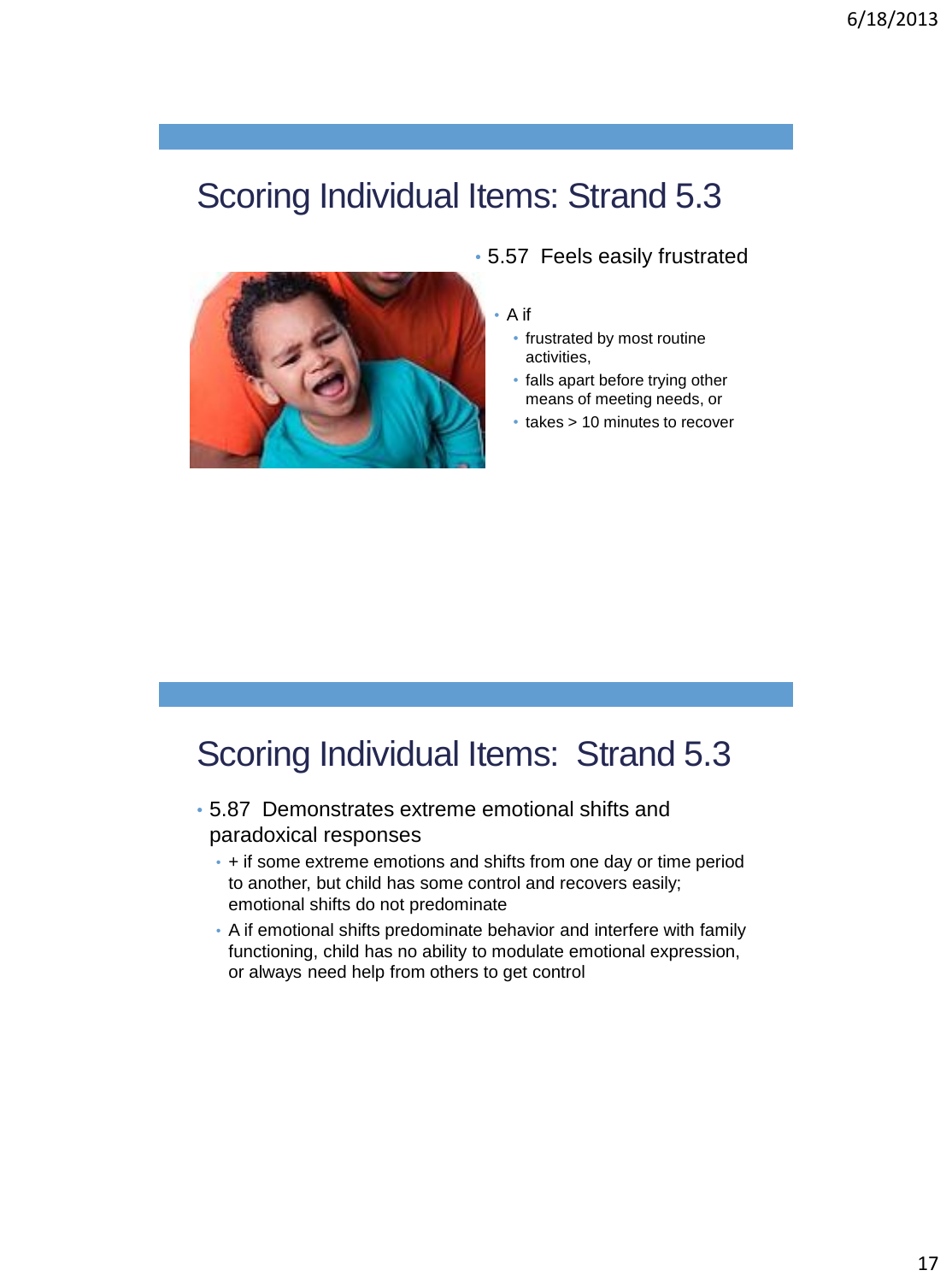- Regardless of age, administer:
	- 5.04 Establishes eye contact
	- 5.07 Responds with smile when socially approached



- When evaluating child's interactions, consider:
	- how much support the child needs to begin and maintain engagement
	- who initiates interactions
	- how many "turns" can he take before ending interactions
	- the people, toys and settings that promote engagement
	- the impact of culture on interactions and play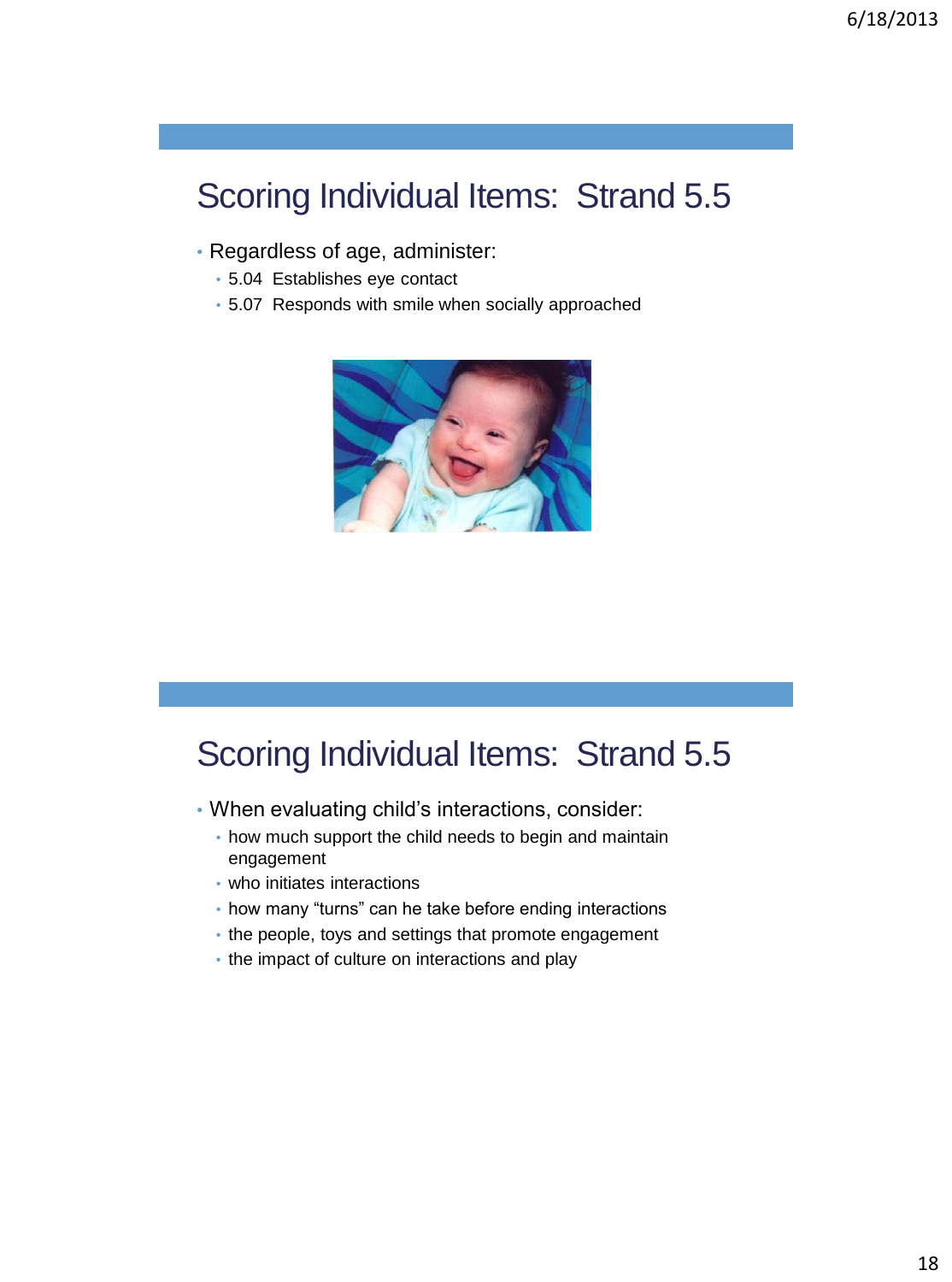- 5.38 Gives toy to a familiar adult spontaneously and upon request
	- - if gives toy, but doesn't continue the interaction



- 5.66 Displays shyness with strangers and in outside situations
	- A if:
		- always overly frightened or anxious, even in safe places with parents, or
		- takes more than 20 minutes to recover

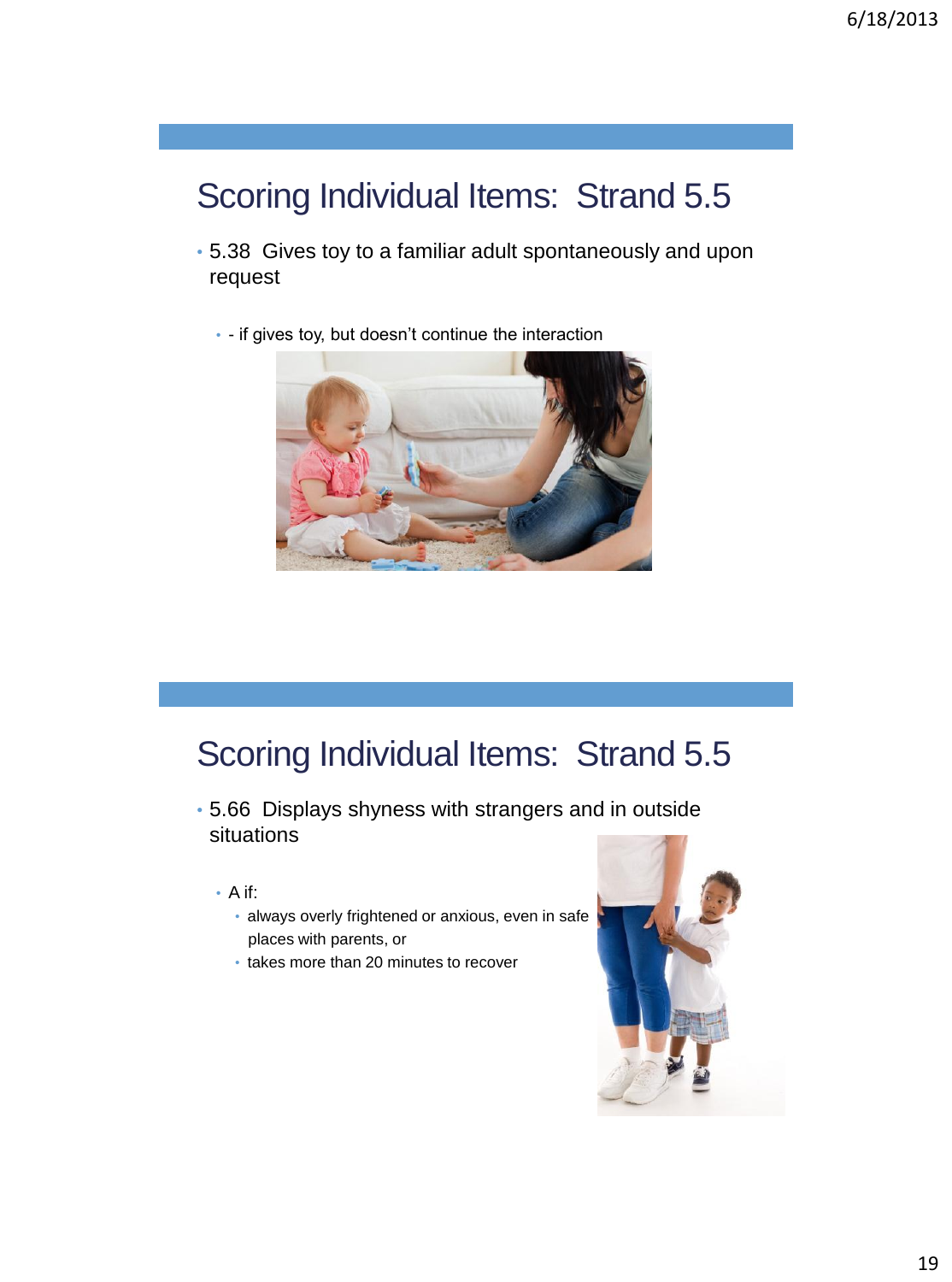#### • 5.72 Tends to be physically aggressive

- A if:
	- aggression dominates her interactions,
	- frequently breaks things,
	- frequently hurts others, or
	- engages in self-injury



### Eligibility Statement

- Determine age equivalent (AE) for each strand
- Average the three strand AEs and apply clinical expertise to determine domain AE
- Calculate months of delay and % of delay
- Transfer % to page 1